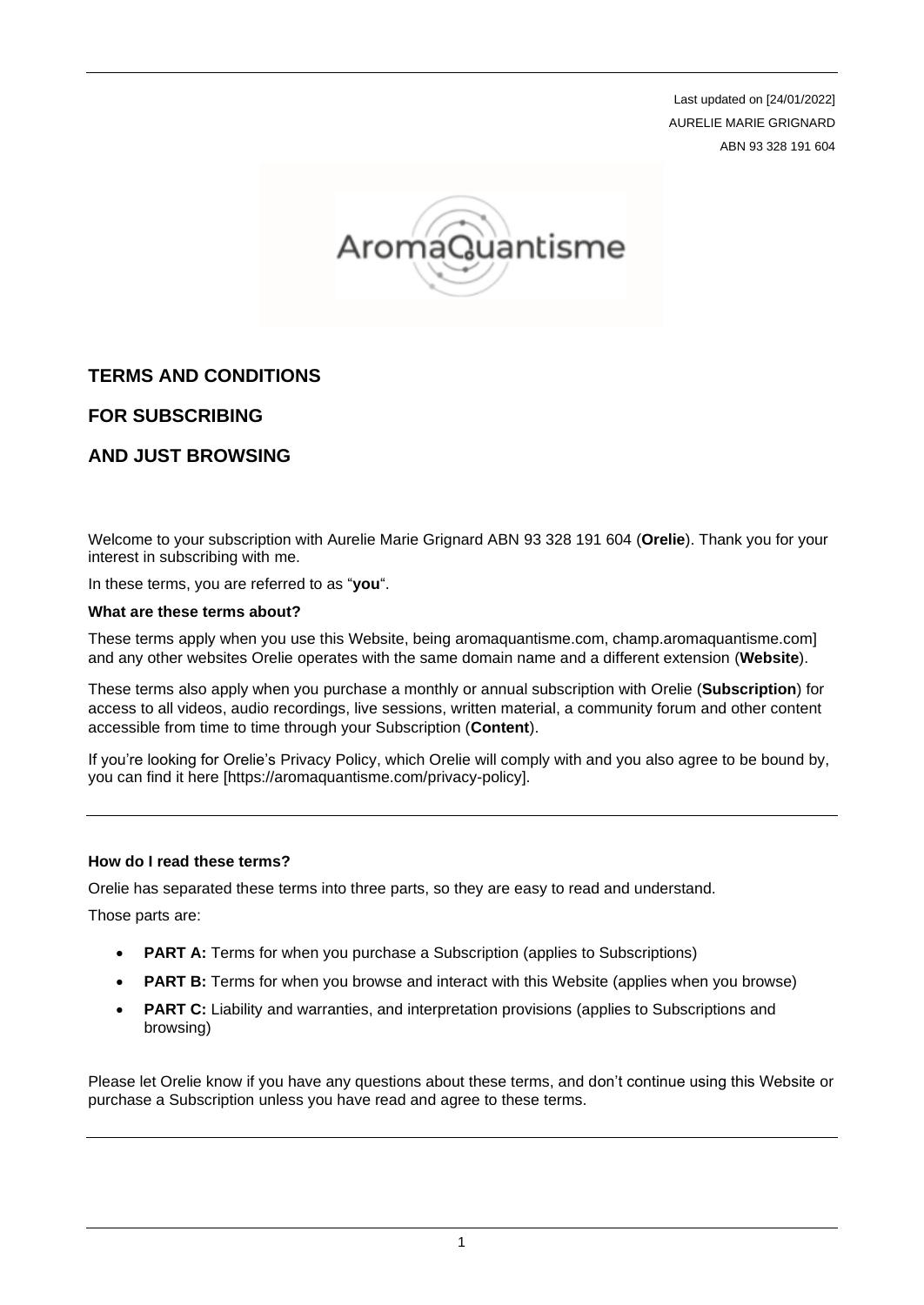## **DISCLAIMER**

Orelie is a quantum therapist. As part of the Subscription, Orelie provides resources on quantum healing, including in relation to the use of natural products, such as aromatic plants and essential oils (**Products**).

By purchasing Orelie's Subscription and using Orelie's Website, you acknowledge and agree to the following:

- (a) (**Not medical advice**) Orelie is not a medical professional and does not provide medical advice, including advice on diagnosing, examining, and treating medical conditions. Any information included in the Content is not a substitute for medical advice. Orelie accepts no responsibility from any adverse effects from using any of the information included in the Content (including in relation to the use of Products). If you think you may have a medical issue, please seek medical advice from a trained medical professional. Any recommendations provided by Orelie as part of the Content are not to be taken as medical advice and are not exhaustive of all possible solutions or remedies. If you are unsure about your use of any information in the Content, Orelie encourages you to seek professional advice.
- (b) (**Suitability - Content**) Before relying on the Content or taking part in the any live sessions, seek medical advice to evaluate any risks. By not seeking such advice, you accept the risk that the Content may not be right for you.
- (c) (**Suitability - Products**) You are responsible for determining whether the Products are suitable for your requirements. You should consult a medical professional prior to using the Products if you are pregnant, breastfeeding or if you are unsure if the Products are appropriate or safe for any allergies, skin conditions or current health circumstances. By purchasing and using Products, you acknowledge and agree that you have satisfied yourself completely on the suitability of the Products for yourself and that you have conducted your own research and enquiries before using the Products. If you are unsure about whether the Products are suitable for you, please seek medical or nutrition advice from a trained medical professional prior to using the Products.
- (d) (**Use - Products**) You should only use the Products as directed on the labelling of the Product and the manufacturer's instructions. You are responsible for applying the Products safely, responsibly and in accordance with your requirements, including instructions on application, dosage and method of intake (as applicable).
- (e) (**Results not guaranteed**) Orelie does not guarantee that the Content will lead to specific outcomes as individual results are based on a large variety of factors.
- (f) (**General information**) Any information provided to you as part of or in connection with the Content is general in nature and may not be suitable for your circumstances. Orelie does not guarantee the accuracy, correctness or completeness of any information provided in the Content.
- (g) (**Medical emergencies**) If you require immediate medical attention, contact your treating general practitioner or call 000. Do not use this website if you have, or think you may have, an emergency or are in critical condition.
- (h) (**Translation errors**) Orelie cannot guarantee that the translated texts on the Website or referred to in the Content have been translated accurately or are reliable. The Content and Website may have translation errors and Orelie suggests you speaking to someone who understands English and your native language. By not engaging an interpreter or translator, you accept the risk that the information in Orelie's Content and Website may have been mistranslated and may not meet your specific, circumstances or goals.
- (i) (**Risk**) Orelie is not responsible for any of your actions, decisions or choices and any methods and techniques implemented by you are done so at your own risk. By not seeking appropriate professional advice, you accept the risk that the information contained in the Content may not meet your specific needs, circumstances or goals.
- (j) (**Release**) You release Orelie and Orelie's officers, employees and contractors, other participants and any other persons involved in the Content (**Releasees**) from any demand, claim, or other proceeding in relation to any injury or death or loss or damage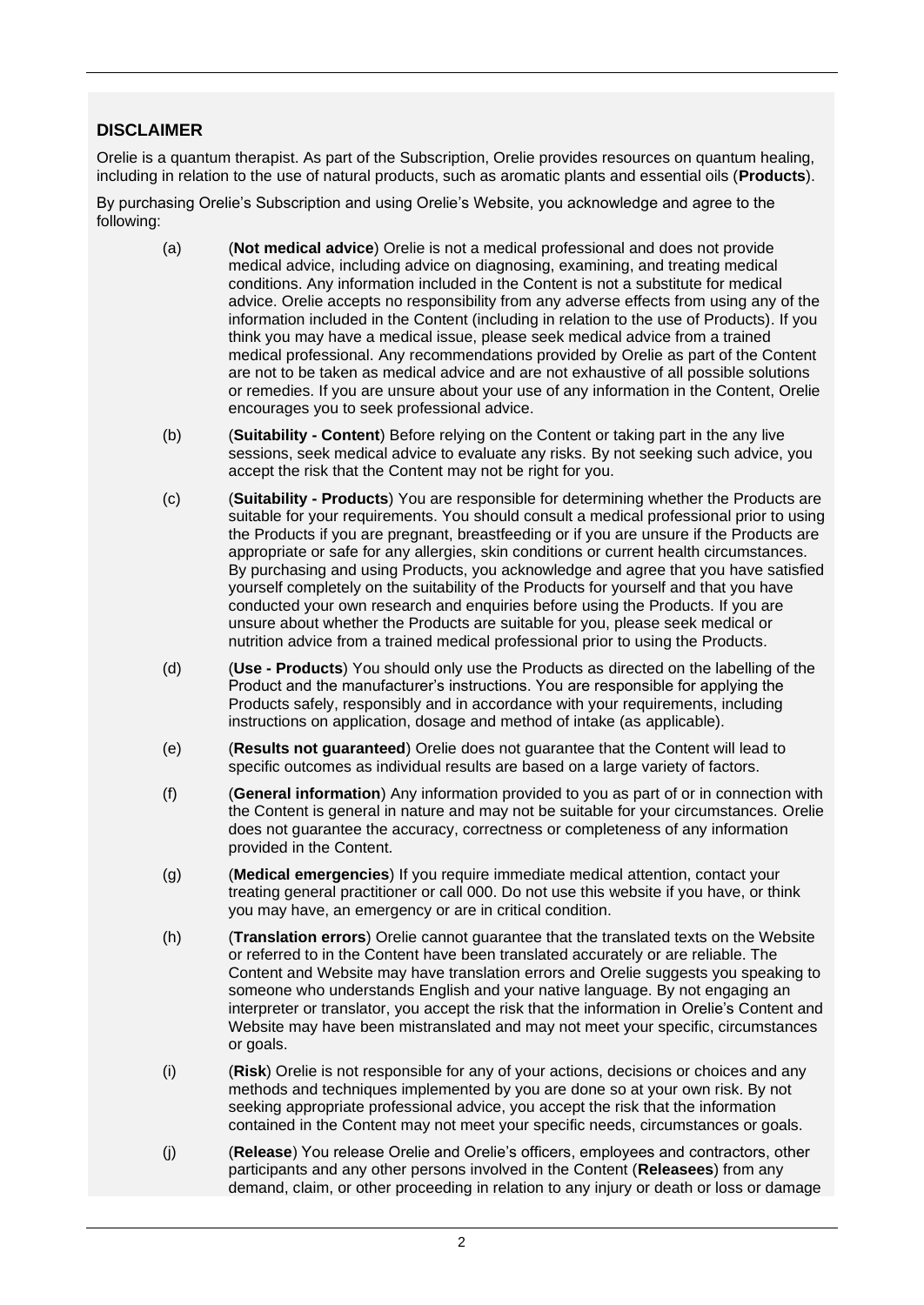to personal property in connection with your participation in the Content, whether or not caused by the negligence of a Releasee.

(k) (**Laws**) It is your responsibility to comply with applicable laws, including privacy laws.

# **PART A**

## **FOR WHEN YOU PURCHASE A SUBSCRIPTION…**

### **1. SUBMITTING AN ORDER**

- (a) By submitting an order for purchase of a Subscription using the Website's functionality (**Order**) you represent and warrant that:
	- (i) you have the legal capacity and are of sufficient age to enter into a binding contract with Orelie (or someone of sufficient age and capacity is contracting on your behalf); and
	- (ii) you are authorised to use the debit or credit card you provide with your Order.
- (b) Submitting an Order constitutes your intention and offer to enter into Part A of these terms (including Part C which you agreed to by using this Website) where Orelie will provide you with the Subscription you have ordered in exchange for your payment of the total amount listed upon checkout.
- (c) This Part A of these terms is not agreed between you and Orelie until Orelie has approved your payment and you receive an email from Orelie confirming that your order has been accepted.

### **2. YOUR ACCOUNT, YOUR CONTENT, ORELIE'S CONTENT AND LICENCE TO CONTENT**

- (a) To place an Order and purchase a Subscription, you will be required to sign up for a personal account (**Account**). When you sign up for an Account, you must provide true, accurate and complete information as requested and keep this information up to date after registration.
- (b) You agree that you're solely responsible for:
	- (i) maintaining the confidentiality and security of your Account information and your password. Do not share your Account information (including login details and passwords) with anyone else; and
	- (ii) any activities and those of any third party that occur through your Account, whether those activities have been authorised by you or not.
- (c) You also agree to let Orelie know if you detect any unusual activity on your Account as soon as you become aware of it.
- (d) Orelie won't be responsible to you for, and expressly disclaim any liability for, any cost, loss, damages or expenses arising out of a failure by you to maintain the security of your Account information or your password.

## <span id="page-2-0"></span>**3. YOUR CONTENT**

### 3.1 TYPES OF CONTENT

As part of using the Website, you may upload images, content, information and materials you share with Orelie, other Account holders or the public, including by using the features of the Website, sharing content in the Community or during Live Sessions or via the Website on social media or by contacting Orelie or another Account holder via the Website, or when you register an Account, including your username (**Posted Materials**).

### 3.2 POSTED MATERIALS

By providing or posting any Posted Materials, you represent and warrant that: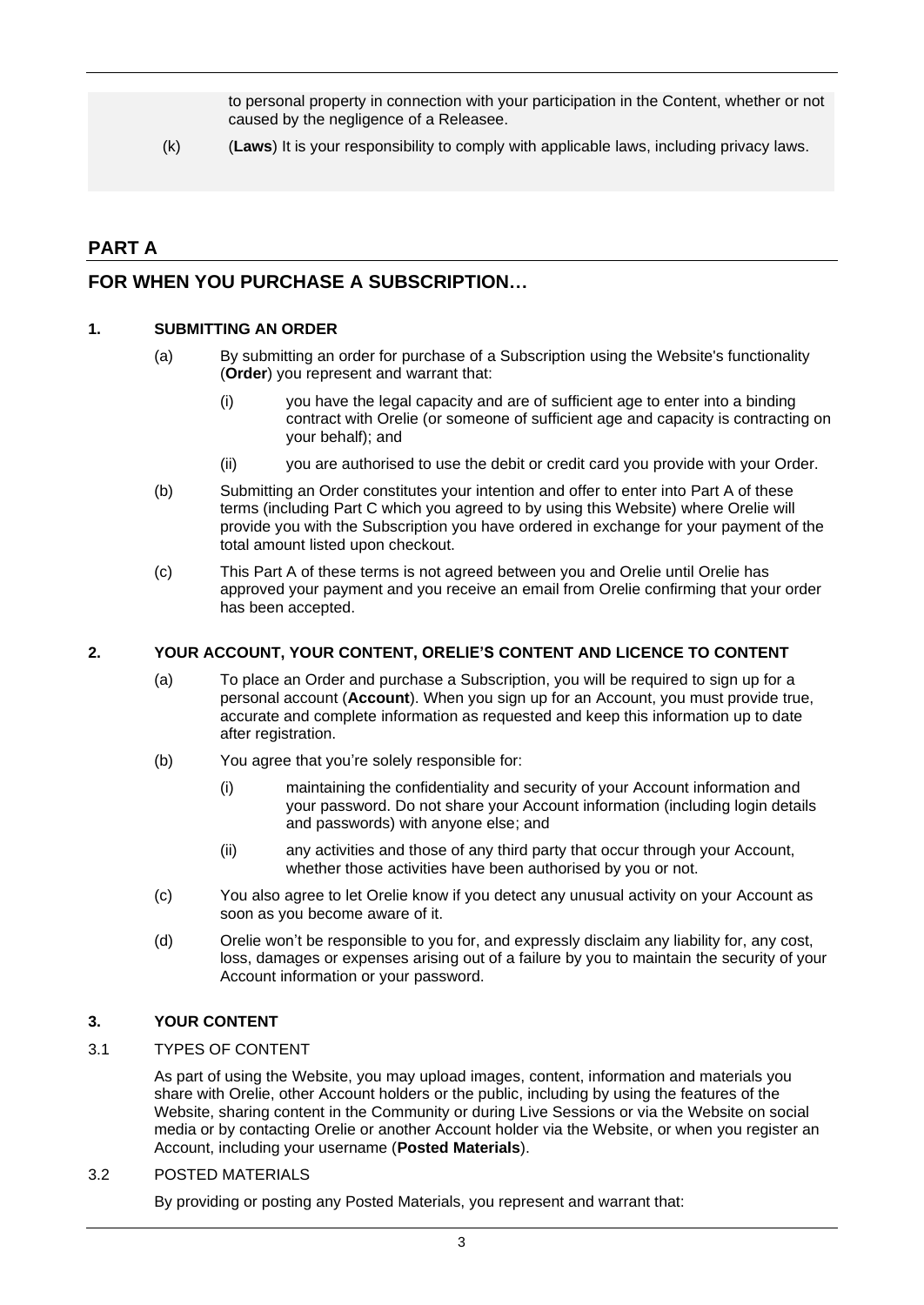- (a) you are authorised to provide the Posted Materials;
- (b) the Posted Materials are free from any harmful, discriminatory, defamatory or maliciously false implications and do not contain any offensive or explicit material;
- (c) the Posted Materials are not "passing off" of any product or service and does not constitute unfair competition;
- (d) the Posted Materials do not infringe any and all present and future intellectual and industrial property rights throughout the world (whether registered or unregistered), including copyright, trade marks, designs, patents, moral rights, semiconductor and circuit layout rights, trade, business, company and domain names, and other proprietary rights, trade secrets, know-how, technical data, confidential information and the right to have information kept confidential, or any rights to registration of such rights (including renewal), whether created before or after the date of this agreement (**Intellectual Property Rights**);
- (e) the Posted Materials are accurate and true at the time they are provided;
- (f) any Posted Materials which are in the form of a review or feedback is honest, accurate and presents a fair view of the relevant person and/or your experience;
- (g) the Posted Materials do not contain any viruses or other harmful code, or otherwise compromise the security or integrity of any network or system; and
- (h) the Posted Materials do not breach or infringe any applicable laws, regulations or orders.

#### 3.3 POSTED MATERIALS – IP LICENCE

By uploading any Posted Materials, you grant to Orelie (and Orelie's agents or service providers) a perpetual, irrevocable, transferable, worldwide and royalty-free licence (including the right to sublicense) to use, copy, modify, reproduce and adapt any Intellectual Property Rights in that Posted Material in order for Orelie to use, exploit or otherwise enjoy the benefit of such Posted Material.

#### 3.4 POSTED MATERIALS – INDEMNITY

You indemnify Orelie and their personnel from and against all losses, claims, expenses, damages and liabilities which arise out of any claim by a third party that the Posted Materials infringe the Intellectual Property Rights of any third party.

#### 3.5 REMOVAL OF POSTED MATERIALS

Orelie does not have any obligations to screen Posted Materials in advance of them being posted and your compliance with these terms is your responsibility. However, Orelie may, if Orelie chooses, review and remove any Posted Materials at any time without giving any explanation or justification for removing the material and/or information.

### **4. OUR CONTENT**

- 4.1 TYPES OF CONTENT
	- (a) Orelie will endeavour to ensure that the Content provided will be substantially the same as the Content described on Orelie's Website.
	- (b) The Content may include, from time to time:
		- (i) access to pre-recorded video modules (**Videos**) in Orelie's online exercise library (**Content Library**);
		- (ii) access to pre-recorded audio modules (**Audio**) in the Content Library;
		- (iii) access to eBooks, workbooks, checklists or other written materials (**Written Resources**) in the Content Library;
		- (iv) access to live online sessions (**Live Sessions**); or
		- (v) access to community forums with other Account holders on the Website, to discuss and share ideas, materials, progress and questions (**Community**),

but does not include any one-on-one video or audio sessions with Orelie, or any one-onone interaction with Orelie via email.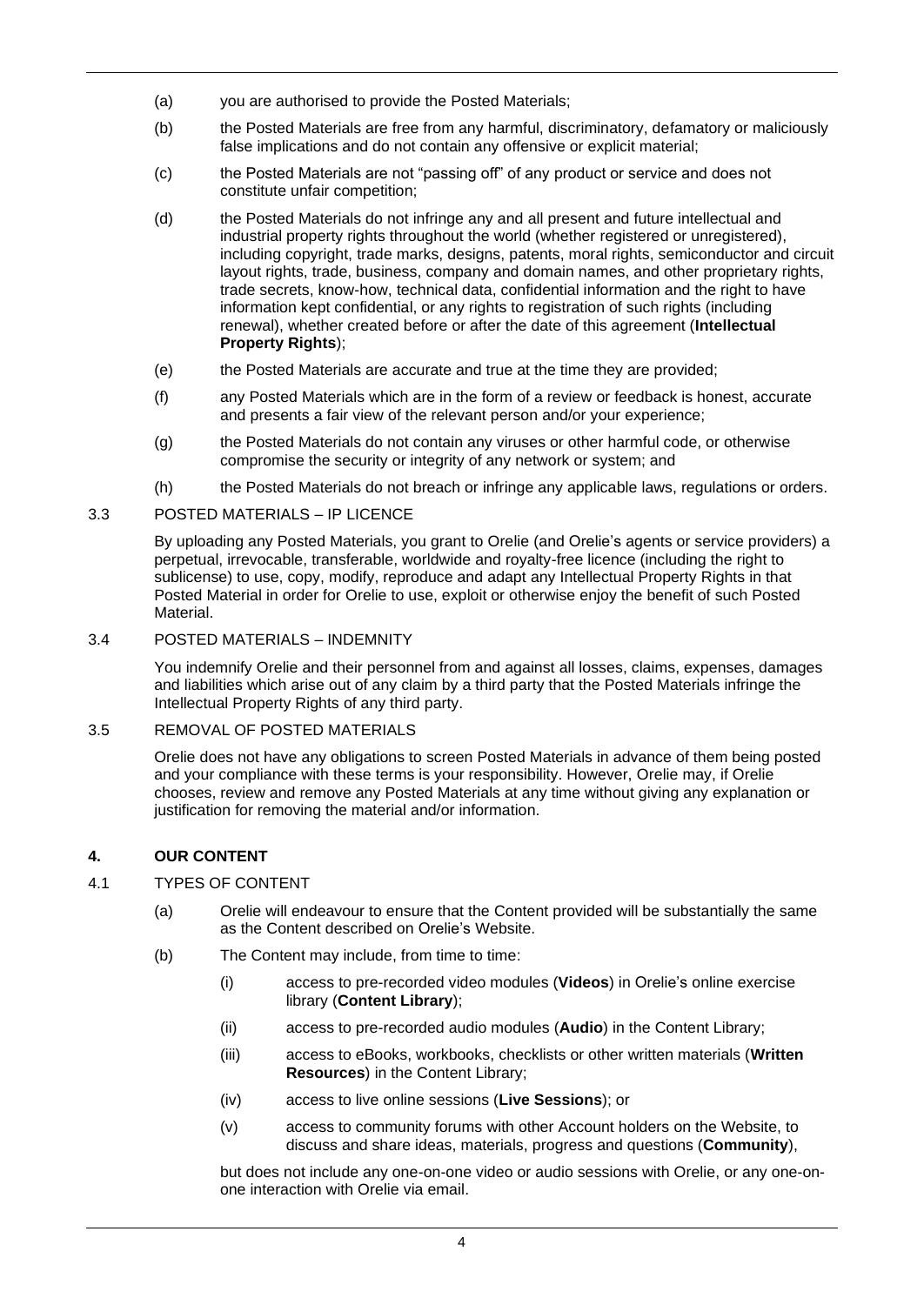- (c) Orelie does not guarantee that any new or particular Content added to the Content Library, or that any Content will be added to the Content Library at a particular time or in accordance with a particular schedule. Orelie does not guarantee that all Content in the Content Library from time to time will remain accessible in the Content Library, and Orelie reserves the right to remove Content from the Content Library at any time.
- (d) Orelie does not guarantee that any particular number of Live Sessions will occur each week.
- (e) Orelie reserves the right to provide the Content in languages other than English, including (without limitation) French and Spanish.
- (f) Once you make payment, you will be granted access to the Content by logging into the Website using your Account details. The Videos are to be viewed and the Audio is to be listened to online through your Account and not downloaded.
- (g) The Content provided as part of your Subscription may, from time to time, include additional content. These terms apply to any additional Content provided by Orelie.
- (h) In providing you the Content, you acknowledge and agree that:
	- (i) Orelie may engage third party subcontractors to assist Orelie in preparing the Content and you consent to such subcontracting;
	- (ii) while every effort is made to ensure the information in the Content is accurate, it is not a substitute for legal, accounting, medical, financial or professional advice and should not be relied on as such;
	- (iii) it is your responsibility to seek legal, accounting, medical, financial or professional advice before relying on the Content; and
	- (iv) you indemnify Orelie against any liability or loss you suffer as a result of or in connection with your use of or reliance on the Content, including for any claims made against Orelie by third parties.

### 4.2 LICENCE

- (a) You are granted a licence to use the Content purchased by you for your own purposes. Each Account must only be used by one person, and you must not give access to your Account or the Content to any other person.
- (b) Your licence will continue for the period that you maintain a valid Subscription.
- (c) Orelie will revoke your licence and terminate your Account and your Subscription immediately and without prior notice if Orelie suspects, for any reason, that you are misusing the licence (for example, by distributing the Content to other people or giving access to your Account to other people) or you are not complying with these terms. In the event your license is revoked, and your Account and your Subscription are terminated, you will not be entitled to a refund of the Fees.

### 4.3 COMMUNITY GUIDELINES

- (a) As part of the Content, you may have access to the Community. You acknowledge and agree that Orelie's Community is a shared platform, which is not supervised or screened by Orelie. You are responsible for your own conduct in Orelie's Community and, by participating in Orelie's Community, you choose to do so at your own risk. You must at all times be respectful of others, including not posting any explicit, pornographic, homophobic, racist or otherwise offensive or derogatory material.
- (b) Anything you post or share in the Community forms part of the Posted Materials as defined and governed by clause [3.](#page-2-0)

## **5. PAYMENT**

- 5.1 PAYMENT GENERALLY
	- (a) (**Payment obligations**) Unless otherwise agreed in writing, you must pay for your Subscription at the time of placing an Order.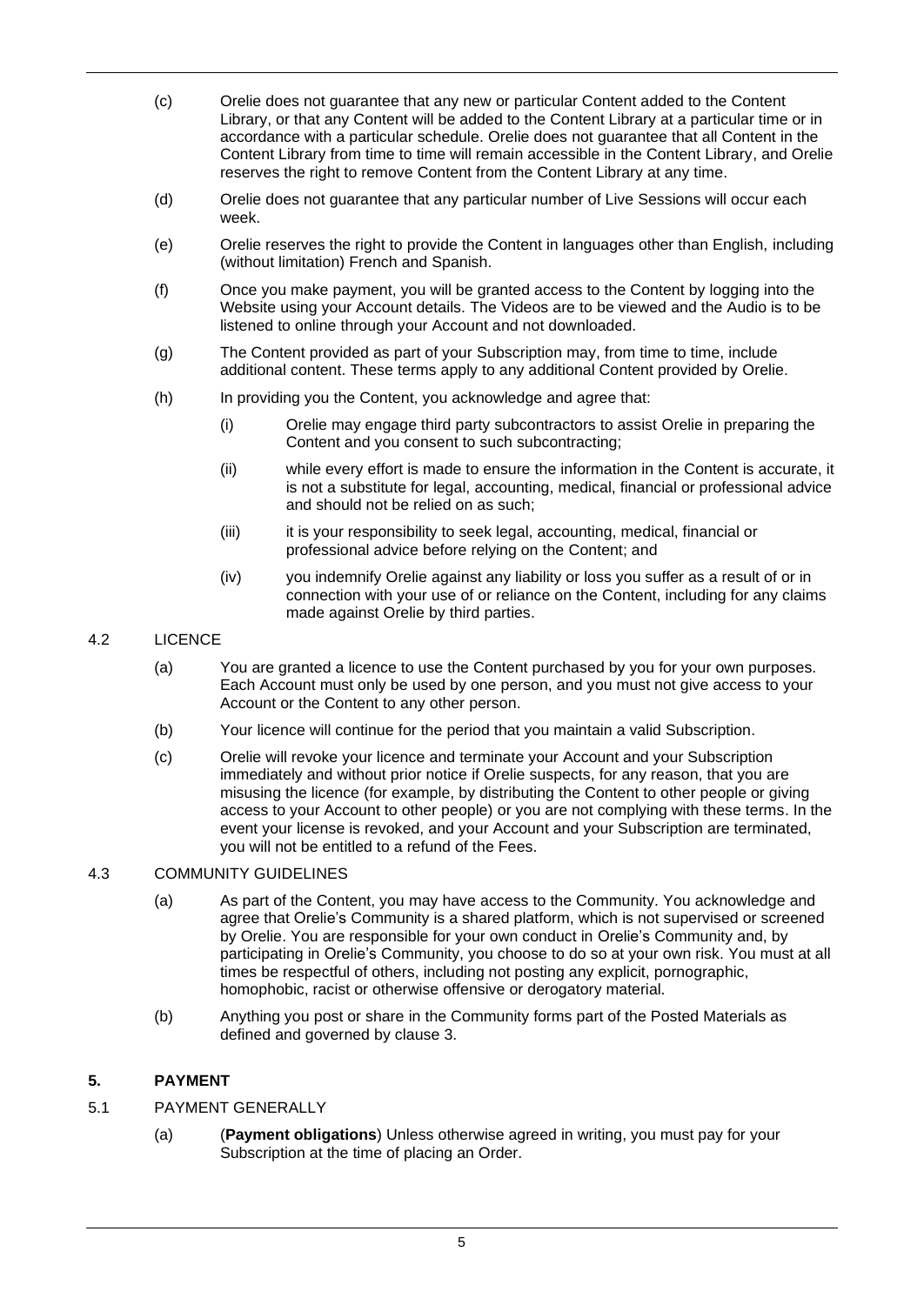- (b) (**Card surcharges**) Orelie reserves the right to charge credit card surcharges in the event that payments are made using a credit, debit or charge card (including Visa, MasterCard, American Express or Diners Club).
- (c) (**Online payment partner**) Orelie may use third-party payment providers (**Payment Providers**) to collect payments for your Subscription, currently Stripe and Paypal. The processing of payments by the Payment Providers will be, in addition to these terms, subject to the terms, conditions and privacy policies of the Payment Providers and Orelie is not liable for the security or performance of the Payment Providers. Orelie reserves the right to correct, or to instruct Orelie's Payment Providers to correct, any errors or mistakes in collecting your payment.
- (d) (**Pricing errors**) In the event that Orelie discovers an error or inaccuracy in the price at which your order was purchased, Orelie will attempt to contact you and inform you of this as soon as possible. You will then have the option of purchasing your order at the correct price, or cancelling your Order. If you choose to cancel your Order and payment has already been debited, the full amount will be credited back to your original method of payment.
- (e) (**currency**) All prices on Orelie's Website are in Euros.
- 5.2 PAYMENT FOR YOUR SUBSCRIPTION
	- (a) You must pay fees to Orelie in the amounts and at the times specified at the time of check-out, either on a monthly or annual basis (**Subscription Fees**).
	- (b) All Subscription Fees must be paid in advance.
	- (c) Orelie reserves the right, from time to time, to change the Subscription Fees. Orelie will notify you in advance if Orelie does this.
	- (d) Subscription Fees will be taken using direct debit (**DD**). If you have signed up for a Subscription, you:
		- (i) authorise direct debit in line with Orelie's Payment Provider's separate DD Authorisation Form and any DD Agreement as applicable;
		- (ii) agree to enter into any DD Agreement required by Orelie's Payment Providers;
		- (iii) authorise Orelie to charge your bank account or credit card in advance in line with any DD Authorisation Form and any DD Agreement;
		- (iv) must ensure that there are sufficient funds available in your account to allow Orelie's Payment Providers to debit the Fees payable;
		- (v) acknowledge and agree that there may be additional payments required from the Payment Providers if you miss of fail to make any payment. These terms are separate and in addition to this agreement; and
		- (vi) acknowledge that Orelie will not pay any charge back amount if you fail to cancel your Subscription in accordance with this clause. By choosing a recurring payment plan, you acknowledge that your Subscription has an initial and recurring payment feature and you accept responsibility for all recurring charges prior to your cancellation of your Subscription. Orelie may submit periodic charges for the Subscription Fees without further authorization from you, until you provide prior written notice (receipt of which is confirmed by us) that you have terminated this authorization or wish to change your payment method. Such notice will not affect charges submitted before Orelie could reasonably act on such notice. To terminate your authorization or change your payment method, please use the functionality on the Website or contact Orelie via the Website.

### <span id="page-5-0"></span>**6. CANCELLATIONS & REFUNDS**

- 6.1 CANCELLATION OF YOUR SUBSCRIPTION
	- (a) If you selected a monthly Subscription: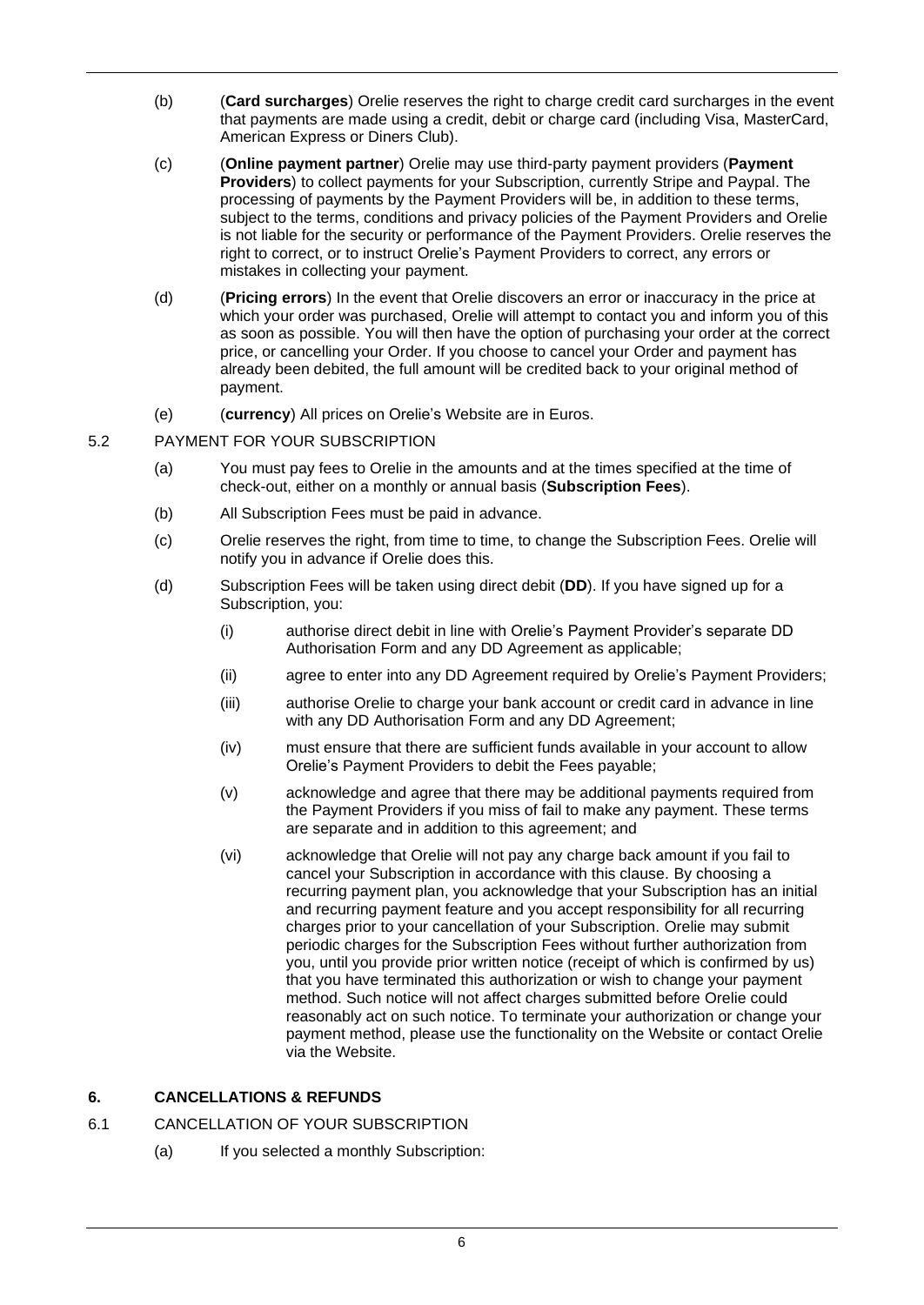- (i) Unless otherwise agreed in writing, the Subscription Fees are due and payable on a monthly basis, with the first payment being due on the date you pay for the Subscription.
- (ii) Your Subscription will continue to renew on a monthly basis indefinitely, and you must pay Subscription Fees in respect of each monthly period unless you cancel your Subscription using the functionality on the Website, in which case your Subscription will end at the end of the then-current monthly period, and you will be charged for that monthly period. Otherwise, Orelie will continue to debit the Subscription Fees from your account each month.
- (b) If you selected an annual Subscription:
	- (i) Unless otherwise agreed in writing, the Subscription Fees are due and payable on an annual basis, with the first payment being due on the date you pay for the Subscription.
	- (ii) Your Subscription will continue to renew on an annual basis indefinitely, and you must pay Subscription Fees in respect of each annual period, unless you cancel your Subscription using the functionality on the Website, in which case your Subscription will end at the end of the then-current annual period, and you will be charged for that yearly period. Otherwise, Orelie will continue to debit the Subscription Fees from your account each year.

## <span id="page-6-1"></span><span id="page-6-0"></span>6.2 REFUNDS

- (a) If you have an issue with any of the Content, please contact Orelie via the Website. Orelie will only refund the Subscription Fees for change of mind if you request a refund from Orelie within 30 days of paying for your first Subscription.
- (b) Orelie will not refund your Subscription Fees under clause [6.2](#page-6-0)[\(a\)](#page-6-1) for any additional Subscriptions that you purchase after your first Subscription.
- (c) Nothing in this clause [6](#page-5-0) is intended to limit or otherwise affect the operation of any of your rights which cannot be excluded under applicable law, including the *Competition and Consumer Act 2010* (Cth) and any other law in the relevant jurisdiction.

## **7. INTELLECTUAL PROPERTY**

- (a) Orelie retains all intellectual property rights in the design of the Content. You must not attempt to copy, mirror, reproduce, translate, adapt, vary, modify, sell, decipher, decompile, download or otherwise commercialise the Content.
- (b) In this clause, "**intellectual property rights**" means all copyright, trade mark, design, patent, semiconductor and circuit layout rights, trade, business, company and domain names, confidential and other proprietary rights, and any other rights to registration of such rights whether created before or after the date of these terms both in Australia and throughout the world.

### **8. PUBLISHING PHOTOS ONLINE / ON SOCIAL MEDIA**

- (a) You may publish photos of the Content online or on social media (or both), and Orelie asks that you please provide accreditation to Orelie by reference or hashtag. Orelie reserves the right to require you to remove any posts that feature the Content or remove any accreditation to Orelie.
- (b) If you provide photos to Orelie of anything you produce as a result of the Content, Orelie may publish those photos online, including on Orelie's Website or social media accounts, without any rights of accreditation to you. Orelie may accredit you if appropriate information is provided.

### **9. THIRD PARTIES**

- 9.1 THIRD PARTY TERMS AND CONDITIONS
	- (a) By purchasing a Subscription, using the Content, or any other third party service, you acknowledge and agree that third party terms & conditions (**Third Party Terms**) may apply.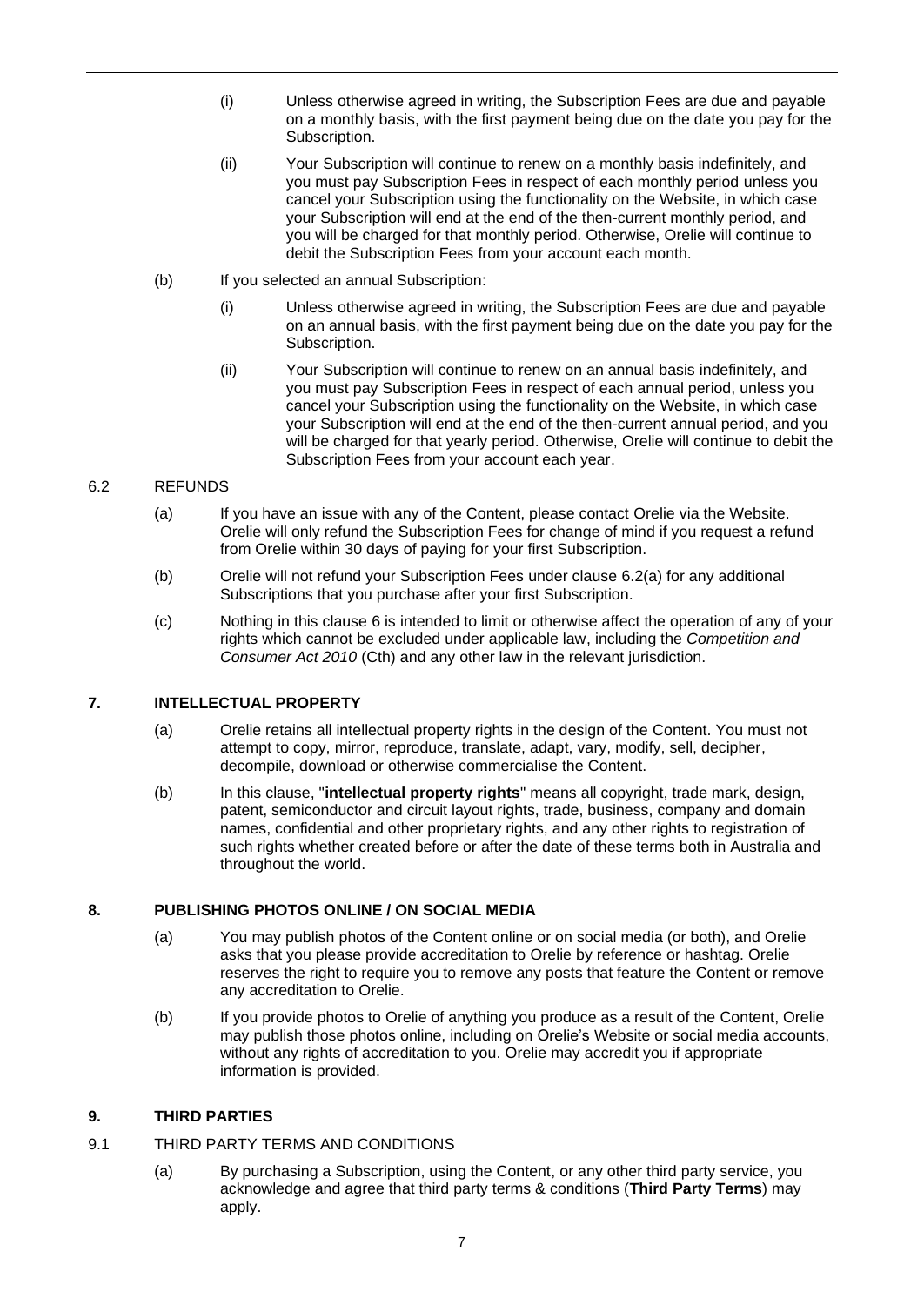- (b) You agree to any Third Party Terms applicable to any third party goods and services, and Orelie will not be liable for any loss or damage suffered by you in connection with such Third Party Terms.
- (c) Third Party Terms which will apply to your use of the Subscription include:
	- (i) Wordpress.com, terms accessible here: [https://wordpress.com/tos/;](https://wordpress.com/tos/)
	- (ii) Vimeo, terms accessible here: [https://vimeo.com/terms;](https://vimeo.com/terms)
	- (iii) Zoom, terms accessible here: [https://zoom.us/terms;](https://zoom.us/terms)
	- (iv) Invision Community, terms accessible here: [https://invisioncommunity.com/legal/;](https://invisioncommunity.com/legal/) and
	- (v) Formidable Forms, terms accessible here: [https://formidableforms.com/terms](https://formidableforms.com/terms-and-conditions/)[and-conditions/.](https://formidableforms.com/terms-and-conditions/)

### 9.2 THIRD PARTY CONTENT

The Content may contain text, images, data and other content provided by a third party (**Third**  Party Content). Orelie is not responsible for any of this Third Party Content and Orelie makes no representation or warranty about the quality, suitability, accuracy, reliability, currency or completeness of any Third Party Content.

9.3 THIRD PARTY LINKS

The Content may also contain links to websites operated by third parties (**Third Party Links**). Third Party Links are provided for convenience and may not remain current or be maintained. Orelie does not endorse and is not responsible for Third Party Links and has no control over or rights in linked websites.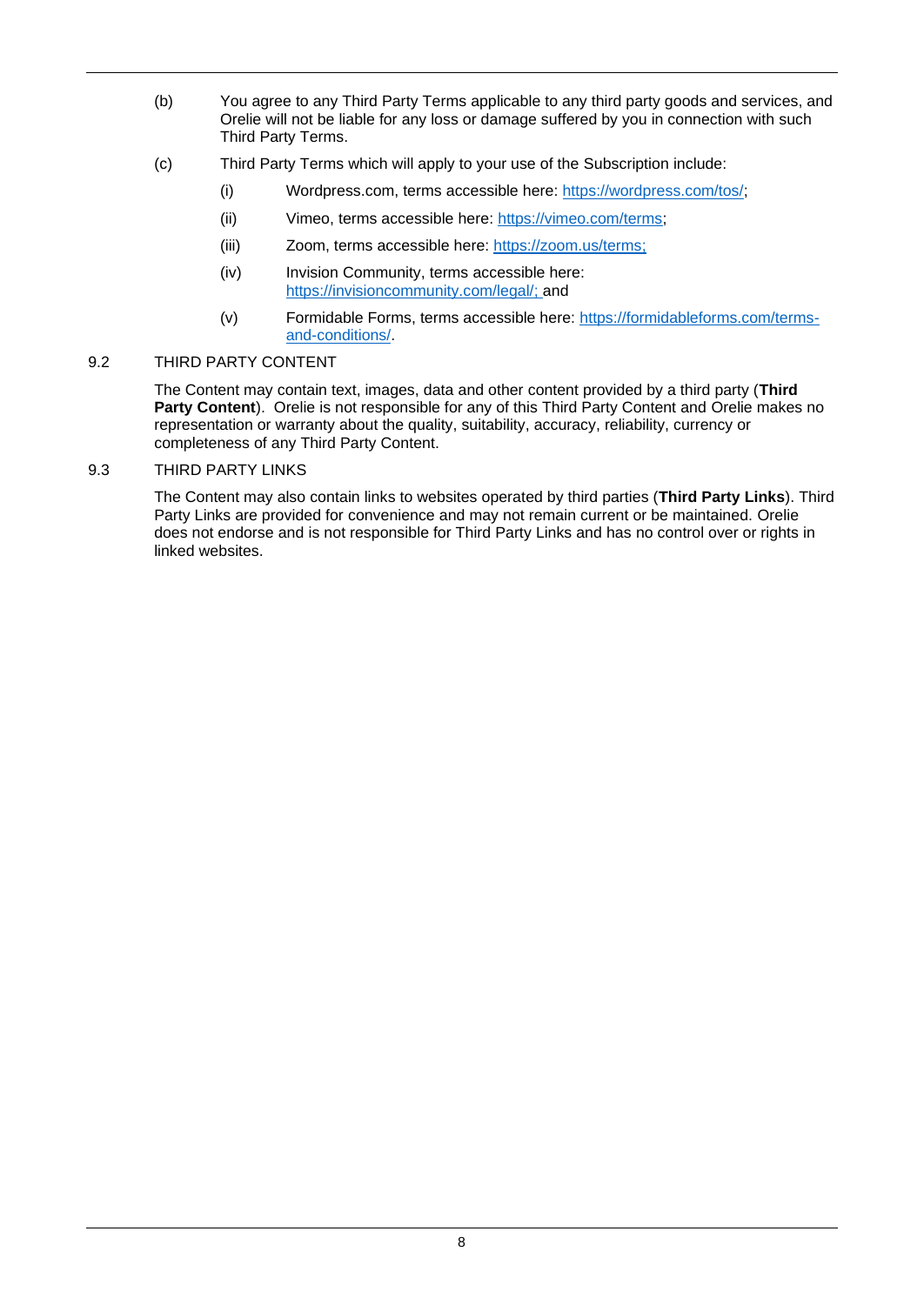## **PART B**

## **FOR WHEN YOU BROWSE THIS WEBSITE**

### **10. ACCESS AND USE OF THE WEBSITE**

You must only use the Website in accordance with these terms and any applicable laws, and must ensure that your employees, sub-contractors and any other agents who use or access the Website comply with these terms and any applicable laws.

### **11. YOUR OBLIGATIONS**

You must not:

- (a) copy, mirror, reproduce, translate, adapt, vary, modify, sell, decipher or decompile any part or aspect of the Website without the express consent of Orelie;
- (b) use the Website for any purpose other than the purposes of browsing, selecting or purchasing a Subscription;
- (c) use, or attempt to use, the Website in a manner that is illegal or fraudulent or facilitates illegal or fraudulent activity;
- (d) use, or attempt to use, the Website in a manner that may interfere with, disrupt or create undue burden on the Website or the servers or networks that host the Website;
- (e) use the Website with the assistance of any automated scripting tool or software;
- (f) act in a way that may diminish or adversely impact the reputation of Orelie, including by linking to the Website on any other website; and
- (g) attempt to breach the security of the Website, or otherwise interfere with the normal functions of the Website, including by:
	- (i) gaining unauthorised access to Website accounts or data;
	- (ii) scanning, probing or testing the Website for security vulnerabilities;
	- (iii) overloading, flooding, mailbombing, crashing or submitting a virus to the Website; or
	- (iv) instigate or participate in a denial-of-service attack against the Website.

### **12. INFORMATION ON THE WEBSITE**

- (a) While Orelie makes every effort to ensure that the information on the Website is as up-todate and accurate as possible, you acknowledge and agree that Orelie does not (to the maximum extent permitted by law) guarantee that:
	- (i) the Website will be free from errors or defects (or both, as the case may be);
	- (ii) the Website will be accessible at all times;
	- (iii) messages sent through the Website will be delivered promptly, or delivered at all;
	- (iv) information you receive or supply through the Website will be secure or confidential; and
	- (v) any information provided through the Website is accurate or true.
- (b) Orelie reserves the right to change any information or functionality on the Website by updating the Website at any time without notice, including product descriptions, prices and other Website Content.

### **13. INTELLECTUAL PROPERTY**

(a) Orelie retains ownership of the Website and all materials on the Website (including text, graphics, logos, design, icons, images, sound and video recordings, pricing, downloads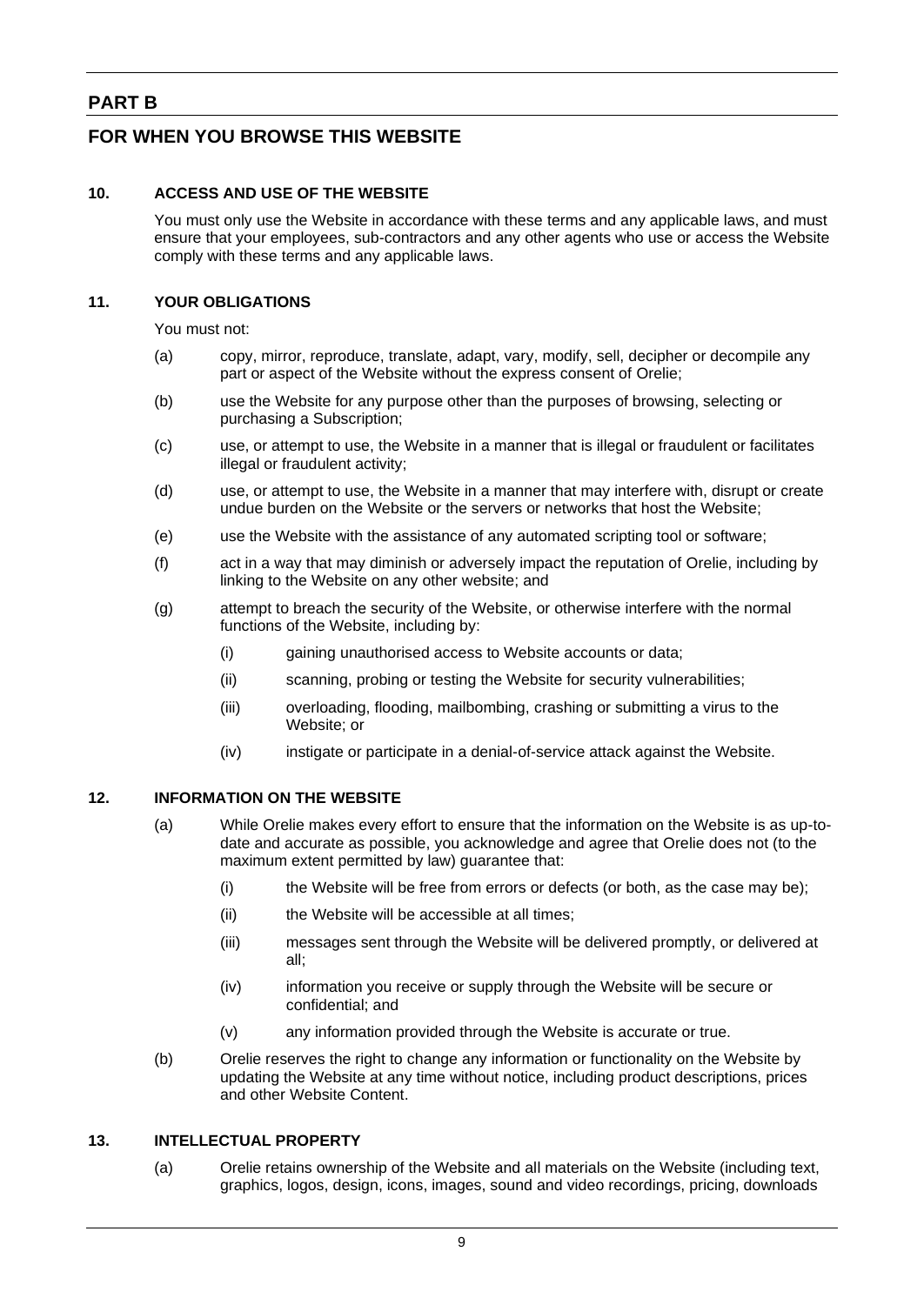and software) (**Website Content**) and reserves all rights in any intellectual property rights owned or licensed by it not expressly granted to you.

- (b) You may make a temporary electronic copy of all or part of the Website for the sole purpose of viewing it. You must not otherwise reproduce, transmit, adapt, distribute, sell, modify or publish the Website or any Website Content without prior written consent from Orelie or as permitted by law.
- (c) In this clause, "**intellectual property rights**" means all copyright, trade mark, design, patent, semiconductor and circuit layout rights, trade, business, company and domain names, confidential and other proprietary rights, and any other rights to registration of such rights whether created before or after the date of these terms both in Australia and throughout the world.

### **14. THIRD PARTY TERMS AND CONDITIONS**

- (a) You acknowledge and agree that third party terms & conditions (**Third Party Terms**) may apply.
- (b) You agree to any Third Party Terms applicable to any third party goods and services, and Orelie will not be liable for any loss or damage suffered by you in connection with such Third Party Terms.

### **15. LINKS TO OTHER WEBSITES**

- (a) The Website may contain links to other websites that are not Orelie's responsibility. Orelie has no control over the content of any linked websites, and Orelie is not responsible for that content.
- (b) Inclusion of any linked website on the Website does not imply Orelie's approval or endorsement of the linked website.

### **16. THIRD PARTY HOSTING**

- (a) This Website is hosted by a third party and the terms and conditions of that third party may apply to your use of this Website to the extent applicable to you.
- (b) To the maximum extent permitted under applicable law and Orelie's agreement with Orelie's third party hosting provider, Orelie will not be liable for any acts or omissions of that third party, including in relation to any fault or error of the Website or any issues experienced in placing Orders.

### **17. SECURITY**

Orelie does not accept responsibility for loss or damage to computer systems, mobile phones or other electronic devices arising in connection with use of the Website. You should take your own precautions to ensure that the process that you employ for accessing the Website does not expose you to risk of viruses, malicious computer code or other forms of interference.

### **18. REPORTING MISUSE**

If you become aware of misuse of the Website by any person, any errors in the material on the Website or any difficulty in accessing or using the Website, please contact Orelie via the Website immediately using the contact details, chat function or form provided on Orelie's Website.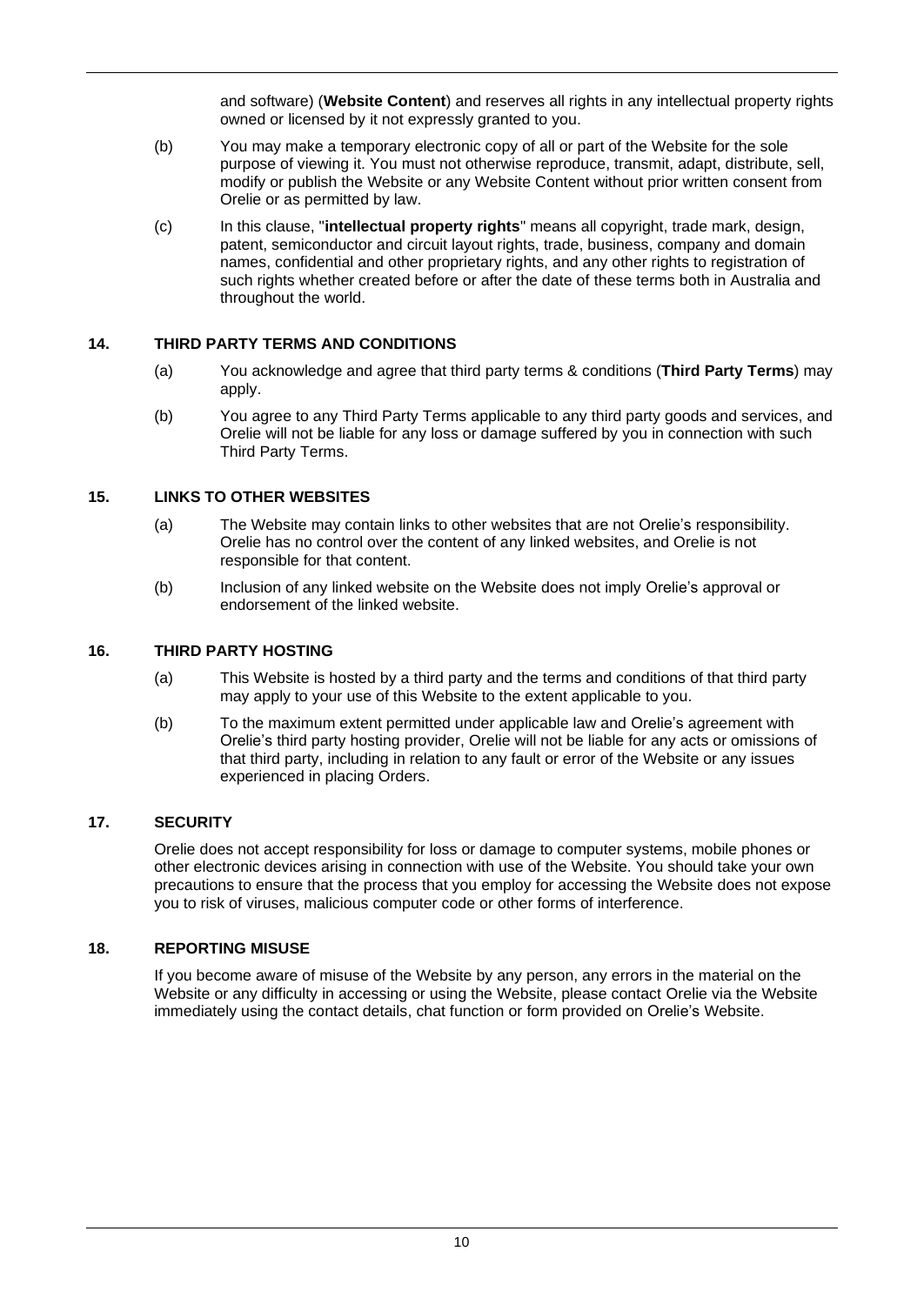## **PART C**

## **LIABILITY AND OTHER LEGAL TERMS**

### **19. LIABILITY**

- (a) To the maximum extent permitted by applicable law, Orelie limits all liability to any person for loss or damage of any kind, however arising whether in contract, tort (including negligence), statute, equity, indemnity or otherwise, arising from or relating in any way to this Website, these terms or any Subscription or services provided by Orelie to the Subscription Fees paid for your Subscription.
- (b) All express or implied representations and warranties in relation to your Subscription and the associated services performed by Orelie are, to the maximum extent permitted by applicable law, excluded.
- (c) Nothing in this agreement is intended to limit the operation of the Australian Consumer Law contained in the *Competition and Consumer Act 2010* (Cth) (**ACL**) or similar consumer protection laws in jurisdictions other than Australia. Under the ACL, you may be entitled to certain remedies (like a refund or replacement) if there is a failure with the goods or services Orelie provides.
- (d) (**Indemnity**) You indemnify Orelie and its employees and agents in respect of all liability for loss, damage or injury which is or may be suffered by any person arising from your or your representatives':
	- (i) breach of any of these terms;
	- (ii) use of the Website; or
	- (iii) use of any goods or services provided by Orelie.
- (e) (**Consequential loss**) To the maximum extent permitted by law, under no circumstances will Orelie be liable for any incidental, special or consequential loss or damages, or damages for loss of data, business or business opportunity, goodwill, anticipated savings, profits or revenue arising under or in connection with this Website, these terms or any Subscription, Content or services provided by Orelie (except to the extent this liability cannot be excluded under the *Competition and Consumer Act 2010* (Cth)) or similar legislation in jurisdictions other than Australia.

### **20. GENERAL**

### 20.1 GOVERNING LAW AND JURISDICTION

This agreement is governed by the law applying in Victoria, Australia. Each party irrevocably submits to the exclusive jurisdiction of the courts of Victoria, Australia and courts of appeal from them in respect of any proceedings arising out of or in connection with these terms. Each party irrevocably waives any objection to the venue of any legal process on the basis that the process has been brought in an inconvenient forum.

#### 20.2 WAIVER

No party to these terms may rely on the words or conduct of any other party as a waiver of any right unless the waiver is in writing and signed by the party granting the waiver.

### 20.3 SEVERANCE

Any term of these terms which is wholly or partially void or unenforceable is severed to the extent that it is void or unenforceable. The validity and enforceability of the remainder of these terms is not limited or otherwise affected.

### 20.4 JOINT AND SEVERAL LIABILITY

An obligation or a liability assumed by, or a right conferred on, two or more persons binds or benefits them jointly and severally.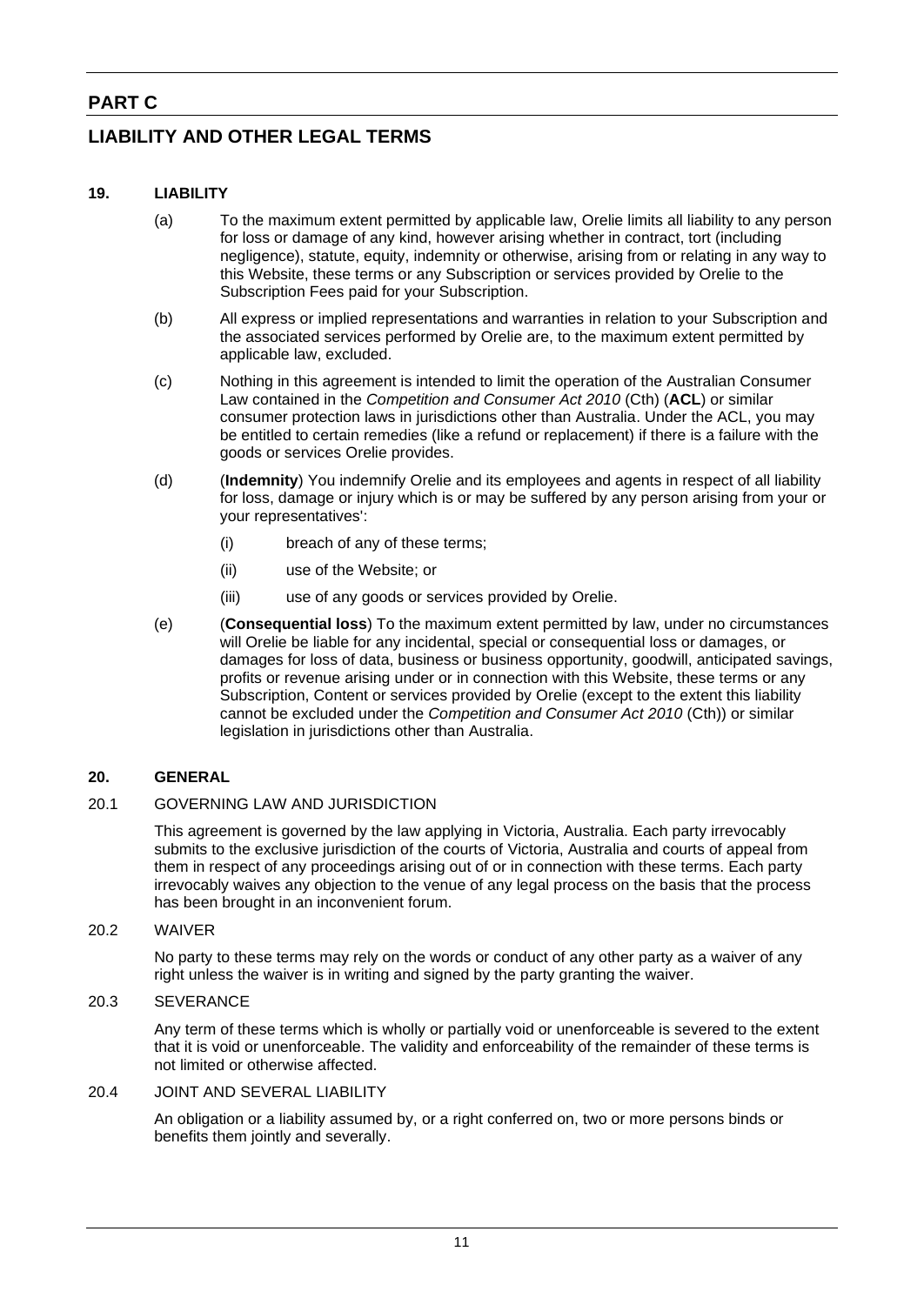### 20.5 ASSIGNMENT

A party cannot assign, novate or otherwise transfer any of its rights or obligations under these terms without the prior written consent of the other party.

### 20.6 COSTS

Except as otherwise provided in these terms, each party must pay its own costs and expenses in connection with negotiating, preparing, executing and performing these terms.

### 20.7 ENTIRE AGREEMENT

This agreement embodies the entire agreement between the parties and supersedes any prior negotiation, conduct, arrangement, understanding or agreement, express or implied, in relation to the subject matter of these terms.

#### 20.8 INTERPRETATION

- (a) (**singular and plural**) words in the singular includes the plural (and vice versa);
- (b) (**gender**) words indicating a gender includes the corresponding words of any other gender;
- (c) (**defined terms**) if a word or phrase is given a defined meaning, any other part of speech or grammatical form of that word or phrase has a corresponding meaning;
- (d) (**person**) a reference to "person" or "you" includes an individual, the estate of an individual, a corporation, an authority, an association, consortium or joint venture (whether incorporated or unincorporated), a partnership, a trust and any other entity;
- (e) (**party**) a reference to a party includes that party's executors, administrators, successors and permitted assigns, including persons taking by way of novation and, in the case of a trustee, includes any substituted or additional trustee;
- (f) (**these terms**) a reference to a party, clause, paragraph, schedule, exhibit, attachment or annexure is a reference to a party, clause, paragraph, schedule, exhibit, attachment or annexure to or of these terms, and a reference to these terms includes all schedules, exhibits, attachments and annexures to it;
- (g) (**document**) a reference to a document (including these terms) is to that document as varied, novated, ratified or replaced from time to time;
- (h) (**headings**) headings and words in bold type are for convenience only and do not affect interpretation;
- (i) (**includes**) the word "includes" and similar words in any form is not a word of limitation;
- (j) (**adverse interpretation**) no provision of these terms will be interpreted adversely to a party because that party was responsible for the preparation of these terms or that provision; and
- (k) (**prevailing language**) these terms have been prepared in English and if translated into a language other than English:
	- (i) that translation shall be for convenience only and shall have no legal force or effect; and
	- (ii) the English version shall in all events prevail and be paramount in the event of any differences, questions or disputes concerning the meaning, form, validity, or interpretation of this agreement.

### **21. NOTICES**

- (a) A notice or other communication to a party under this agreement must be:
	- (i) in writing and in English; and
	- (ii) delivered via email to the other party, to the email address specified in this agreement, or if no email address is specified in this agreement, then the email address most regularly used by the parties to correspond regarding the subject matter of this agreement as at the date of this agreement (**Email Address**). The parties may update their Email Address by notice to the other party.